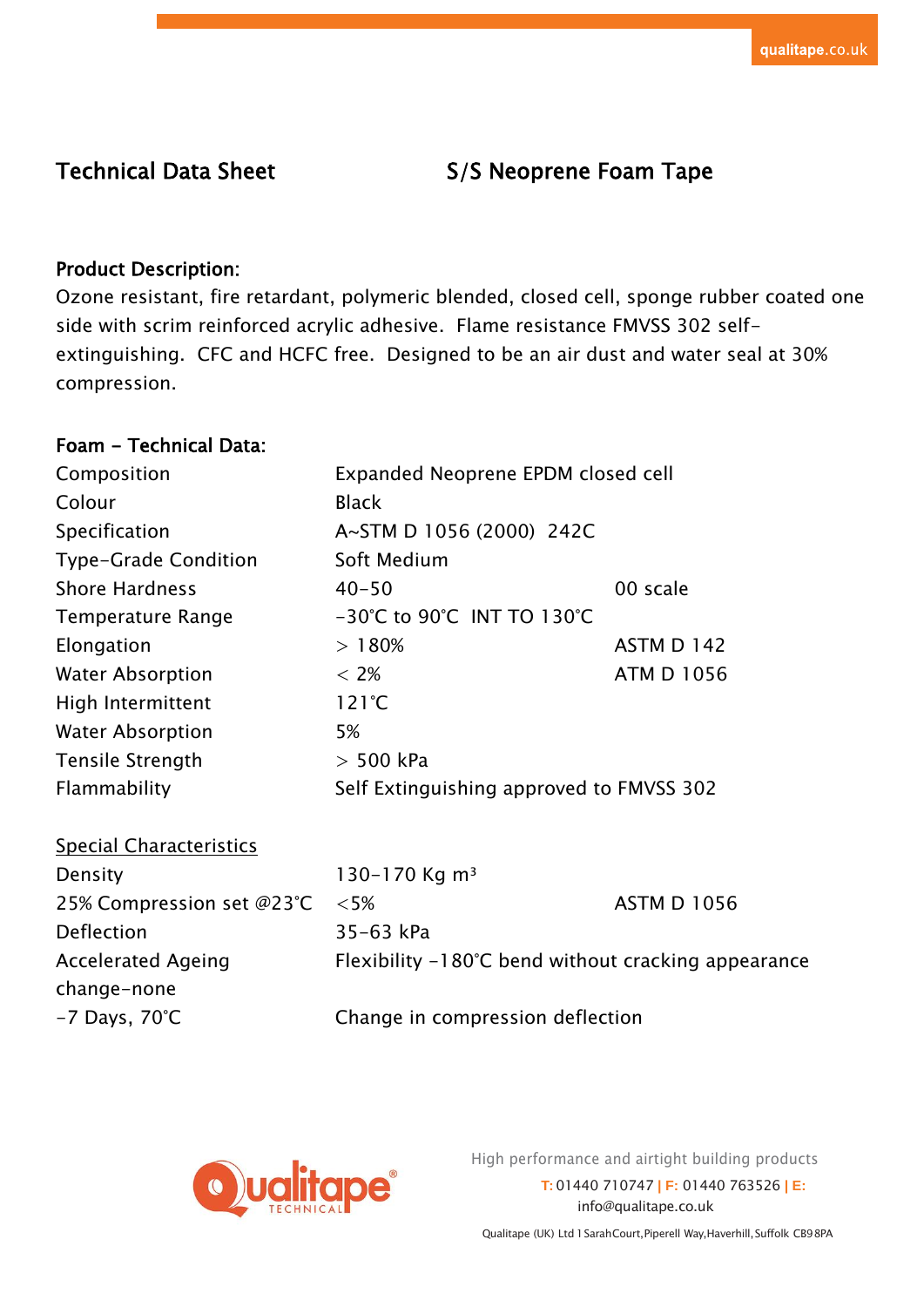| Resistance       |                        |
|------------------|------------------------|
| Acid             | Excellent              |
| Alkali           | Excellent              |
| Gasoline and Oil | Good                   |
| Oxidation        | Excellent              |
| Ozone            | Excellent              |
| Odour            | No objectionable Odour |

| <b>Adhesive:</b>            |                       |                 |                     |
|-----------------------------|-----------------------|-----------------|---------------------|
| <b>Physical Properties</b>  | <b>Typical Values</b> | <b>Units</b>    | <b>Test Methods</b> |
| <b>Thickness</b>            |                       |                 |                     |
| Adhesive $+$ scrim          | 100                   | microns         | ATM.7               |
| Liner:                      | 60                    | microns         |                     |
| Total:                      | 160                   | microns         |                     |
| Elongation                  | 2.0                   | %               | $ATM.13-$           |
| <b>Tensile Strength</b>     | 1.1                   | kN/m            | ASTM D882           |
| Tack (Finat)                | 1400                  | N/m             | ATM.8-FINAT 9       |
| Adhesion (180°peel-24)      |                       | N/m             | ATM.1-PSTC1         |
| <b>Stainless Steel</b>      | 1200                  |                 |                     |
| <b>Painted Steel</b>        | 1150                  |                 |                     |
| Polycarbonate               | 1150                  |                 |                     |
| Rigid polypropylene         | 1150                  |                 |                     |
| <b>Shear Resistance</b>     |                       |                 | ATM.2-FINAT.8-      |
| (Stactic-2500g/25mmx25mm)50 |                       | ks              | PSTC.7              |
| <b>Temperatures</b>         |                       |                 |                     |
| Application (minimum)       | $+10$                 | $\mathrm{C}$    |                     |
| Service (continuous)        | $-40$ to $+100$       | $\rm ^{\circ}C$ |                     |
| Short time                  | $+70$                 | $\mathrm{C}$    |                     |



High performance and airtight building products

**T:** 01440 710747 **| F:** 01440 763526 **| E:**  [info@qualitape.co.uk](mailto:info@qualitape.co.uk)

Qualitape (UK) Ltd 1 SarahCourt, Piperell Way, Haverhill, Suffolk CB9 8PA